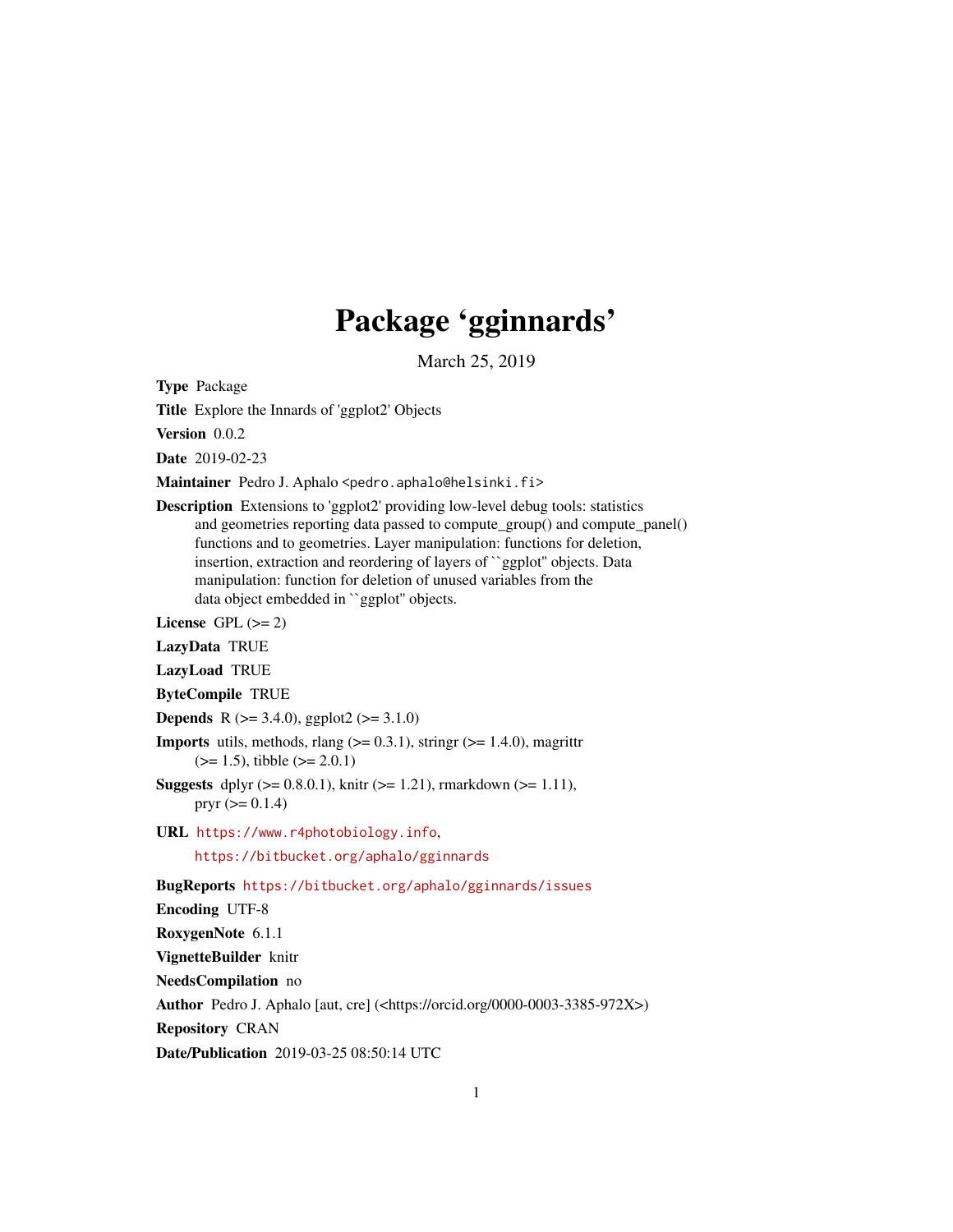# <span id="page-1-0"></span>R topics documented:

| Index | 14 |
|-------|----|
|       |    |
|       |    |
|       |    |
|       |    |
|       |    |
|       |    |
|       |    |
|       |    |

gginnards-package *gginnards: Explore the Innards of 'ggplot2' Objects*

#### Description

Extensions to 'ggplot2' providing low-level debug tools: statistics and geometries reporting data passed to compute\_group() and compute\_panel() functions and to geometries. Layer manipulation: functions for deletion, insertion, extraction and reordering of layers of "ggplot" objects. Data manipulation: function for deletion of unused variables from the data object embedded in "ggplot" objects.

#### Details

The new facilities for cleanly defining new stats and geoms added to package 'ggplot2' in version 2.0.0 gave origin to this package. I needed tools to help me learn how layers work and to debug the extenssions to 'ggplot2' that I was developing. I share them through this package in the hope that they will help other users of 'ggplot2' understand how this this vry popular graphics package works internally. The vignettes provide examples of how to use this tools both for debugging and learning how ggplots are stored.

Extensions provided:

- "Debug" stats and a "debug" geom that print to the console a summary of their data input.
- Functions for inspecting and manipulating the list of layers of a ggplot object.
- Functions for exploring and manipulating the data embedded in ggplot objects, including dropping unused variables.

#### Author(s)

Maintainer: Pedro J. Aphalo <pedro.aphalo@helsinki.fi> (0000-0003-3385-972X)

# References

Package 'tidyverse' web site at <https://www.tidyverse.org/> Package 'ggplot2' documentation at <https://ggplot2.tidyverse.org/> Package 'ggplot2' source code at <https://github.com/tidyverse/ggplot2>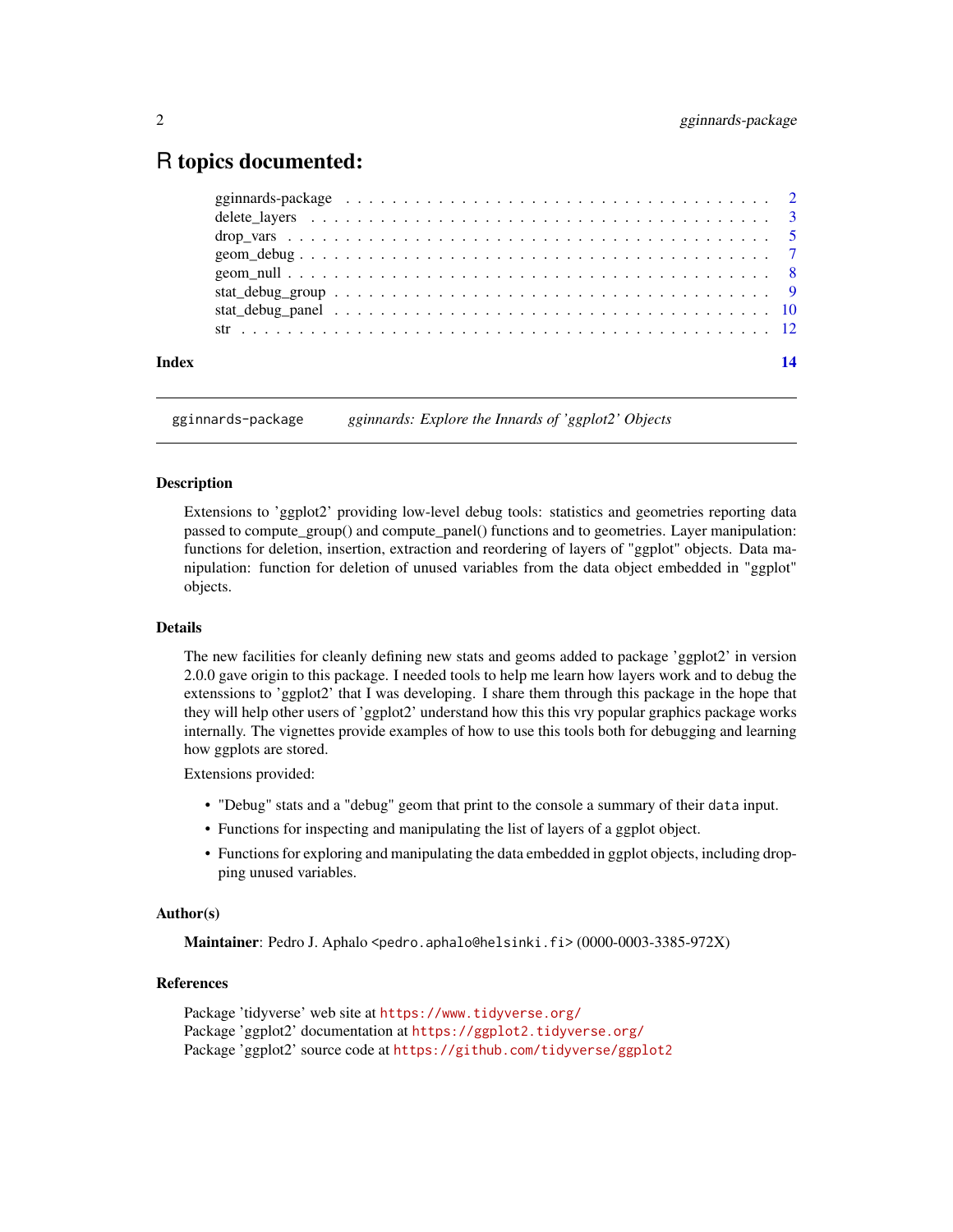# <span id="page-2-0"></span>delete\_layers 3

# See Also

Useful links:

- <https://www.r4photobiology.info>
- <https://bitbucket.org/aphalo/gginnards>
- Report bugs at <https://bitbucket.org/aphalo/gginnards/issues>

delete\_layers *Layer manipulation.*

# Description

Delete, move or append one or more layers in a ggplot.

# Usage

```
delete_layers(x, match_type = NULL, idx = NULL)
append_layers(x, object, position = "top")
move_layers(x, match_type = NULL, position = "top", idx = NULL)
shift\_layers(x, match\_type = NULL, idx = NULL, shift = 1L)which\_\layers(x, match\_\type = NULL, idx = NULL)
extract_{layers}(x, match_{type} = NULL, idx = NULL)top_layer(x)
bottom_layer(x)
num_layers(x)
```
# Arguments

| $\mathsf{x}$ | an object of class gg to be operated upon.                                                                                      |
|--------------|---------------------------------------------------------------------------------------------------------------------------------|
| match_type   | The name of the gap to object class for the geom(s), position(s) or stat(s)<br>matching that of the layers to be operated upon. |
| idx          | integer vector Index into the list of layers used to select the layers to be operated<br>upon.                                  |
| object       | a ggplot layer created by a geom_ or stat_function or a list of such layers or an<br>empty list.                                |
| position     | character or interger, the position of the layer immediately above of which to<br>move or append the moved or appended layers.  |
| shift        | integer.                                                                                                                        |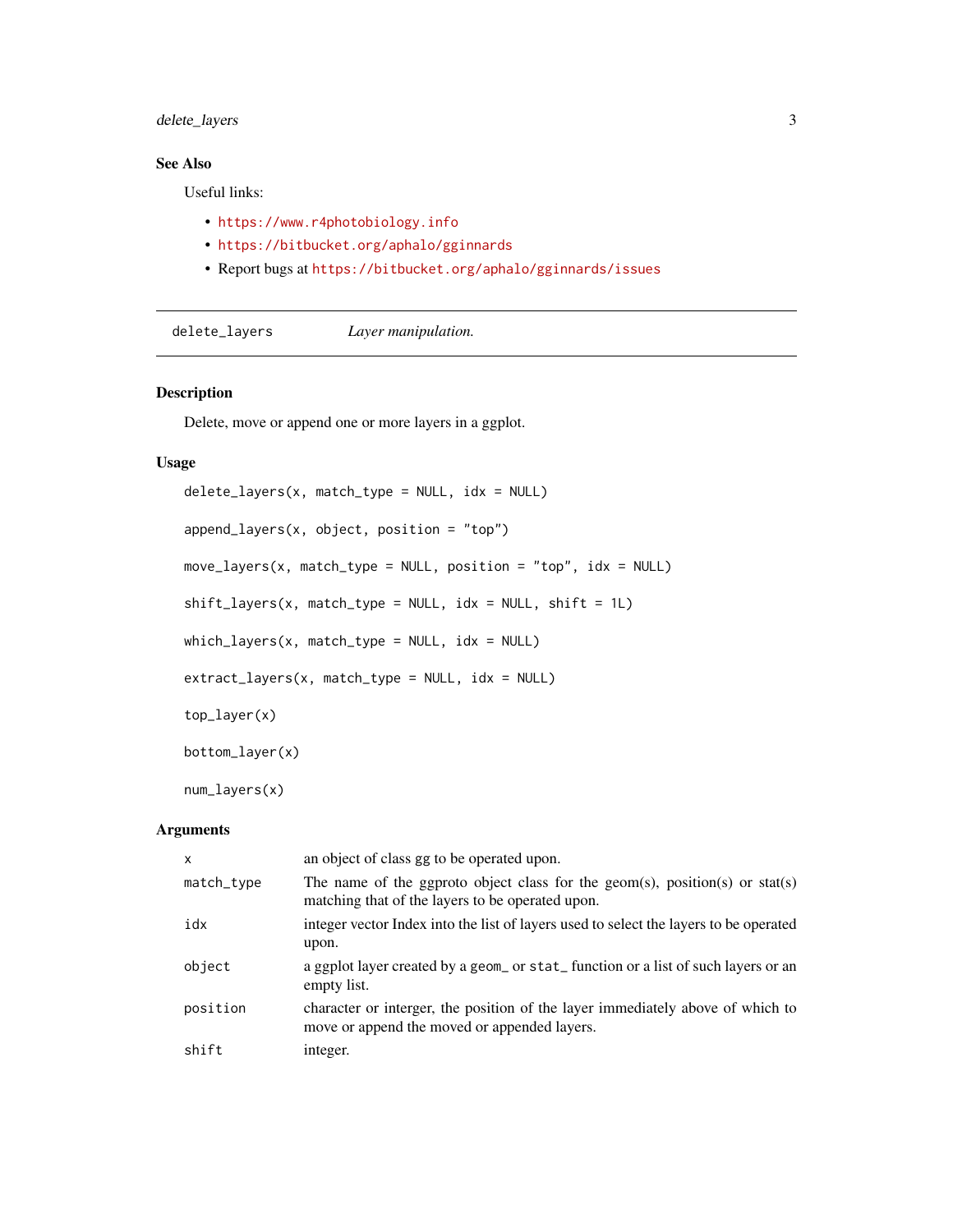#### Details

These functions must be used with care as they select all layers matching the provided geom, position or stat ggproto object class. Layers added with a stat do use a geom, and vice versa.

One and only one of match\_type and idx must be passed a non-null argument.

In plots with several layers, it is possible that more than one layer matches the class name passed to match\_type. It is also possible to pass a numeric vector with multiple indexes through parameter idx. In both cases multiple layers will be operated upon, but their relative positions will remain unchanged.

If a numeric vector with multiple position indexes is supplied as argument for position, the topmost position will be used. As indexing in R starts at 1, passing 0 or "bottom" as argument for position puts the moved or appended layer(s) behind all other layers (prepends the layer).

#### Value

An edited copy of x for delete\_layers, append\_layers and move\_layers. An integer vector of indexes giving the positions of the matching layers in the list of layers contained in x in the case of which\_layers.

#### **Note**

The functions described here are not expected to be useful in everyday plotting as one can more easily change the order in which layers are added to a ggplot. However, if one uses high level methods or functions that automatically produce a full plot using 'ggplot2' internally, one may need to add, move or delete layers so as to profit from such canned methods and retain enough flexibility.

#### References

<https://stackoverflow.com/questions/13407236/remove-a-layer-from-a-ggplot2-chart>

#### Examples

```
library(ggplot2)
df <- data.frame(
  gp = factor(rep(leftters[1:3], each = 10)),y = rnorm(30)\lambdap \leftarrow ggplot(df, aes(gp, y)) +
     geom_point() +
     stat_summary(fun.data = "mean_se", colour = "red")
p
delete_layers(p, "GeomPoint")
delete_layers(p, "StatSummary")
move_layers(p, "GeomPoint", position = "top")
move_layers(p, "GeomPointrange", position = "bottom")
move_layers(p, "StatSummary", position = "bottom")
move_layers(p, "GeomPointrange", position = 1L)
append_layers(p, geom_line(colour = "orange"), position = "bottom")
```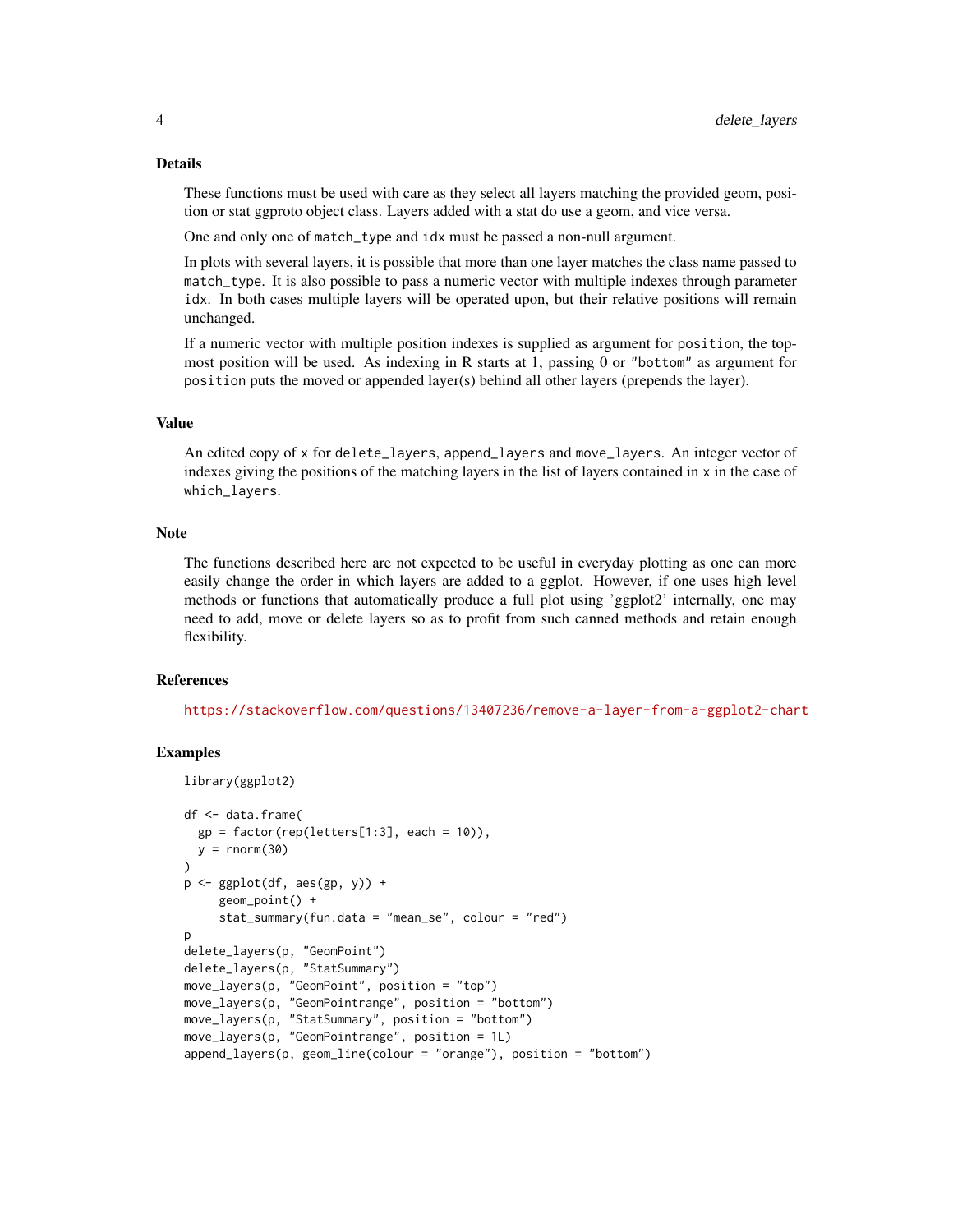<span id="page-4-0"></span>drop\_vars 5

```
append_layers(p, geom_line(colour = "orange"), position = 1L)
extract_layers(p, "GeomPoint")
which_layers(p, "GeomPoint")
num_layers(p)
top_layer(p)
bottom_layer(p)
num_layers(ggplot())
top_layer(ggplot())
bottom_layer(ggplot())
```
drop\_vars *Explore and manipulate the embedded data.*

#### Description

Automatically remove unused variables from the "default" data object embedded in a gg or ggplot object with drop\_vars().

# Usage

```
drop_vars(p, keep.vars = character(), guess.vars = TRUE)
```

```
mapped_vars(p, invert = FALSE)
```
data\_vars(p)

data\_attributes(p)

#### Arguments

| р          | ggplot Plot object with embedded data.                                                                |
|------------|-------------------------------------------------------------------------------------------------------|
| keep.vars  | character Names of unused variables to be kept.                                                       |
| guess.vars | logical Flag indicating whether to find used variables automatically.                                 |
| invert     | logical If TRUE return indices for elements of data that are not mapped to any<br>aesthetic or facet. |

# Value

character vector with names of mapped variables in the default data object.

character vector with names of all variables in the default data object.

list containing all attributes of the default data object.

# Warning!

The current implementation drops variables only from the default data object. Data objects within layers are not modified.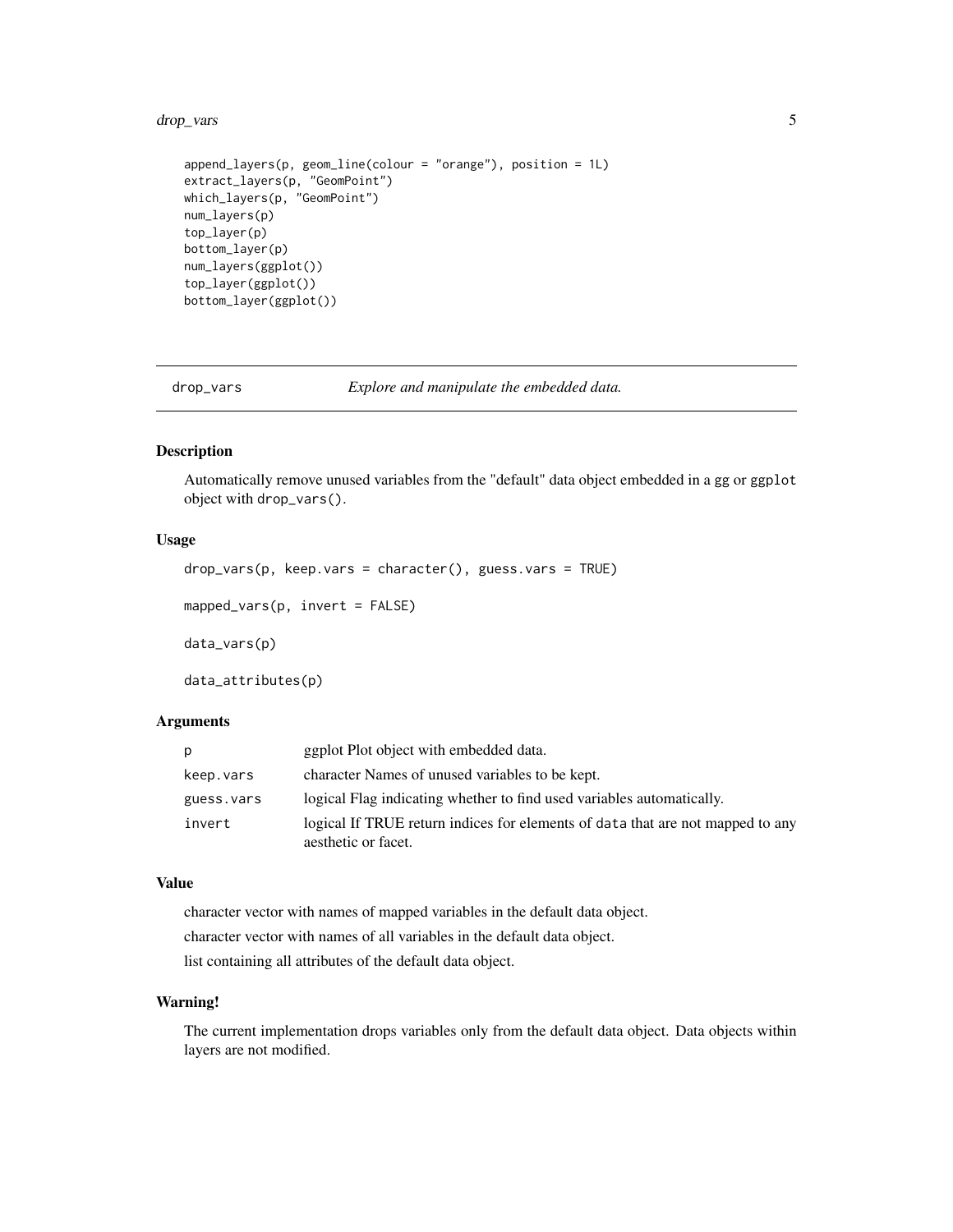These functions are under development and not yet thoroughly tested! They are a demonstration of how one can manipulate the internals of ggplot objects in 'ggplot2' version 3.1.0. These functions may stop working after some future update to the 'ggplot2' package. Although I will maintain this package for use in some of my other packages, there is no guarantee that I will be able to achieve this transparently.

Obviously, rather than using function drop\_vars() after creating the ggplot object it is usually more efficient to select the variables of interest and pass a data frame containing only these to the ggplot() constructor.

#### Examples

```
library(ggplot2)
p <- ggplot(mpg, aes(factor(year), (cty + hwy) / 2)) +
  geom_boxplot() +
  facet_grid(. ~ class)
mapped_vars(p) # those in use
mapped_vars(p, invert = TRUE) # those not used
p.dp <- drop_vars(p) # we drop unused vars
# number of columns in the data member
ncol(p$data)
ncol(p.dp$data)
# which vars are in the data member
data_vars(p)
data_vars(p.dp)
# which variables in data are used in the plot
mapped_vars(p)
mapped_vars(p.dp)
# the plots identical
p
p.dp
# structure and size of p
str(p, max. level = 0)str(p.dp, max.level = 0) # smaller in size
# structure and size of p["data"]
str(p, components = "data")
str(p.dp, components = "data") # smaller in size
```
# Note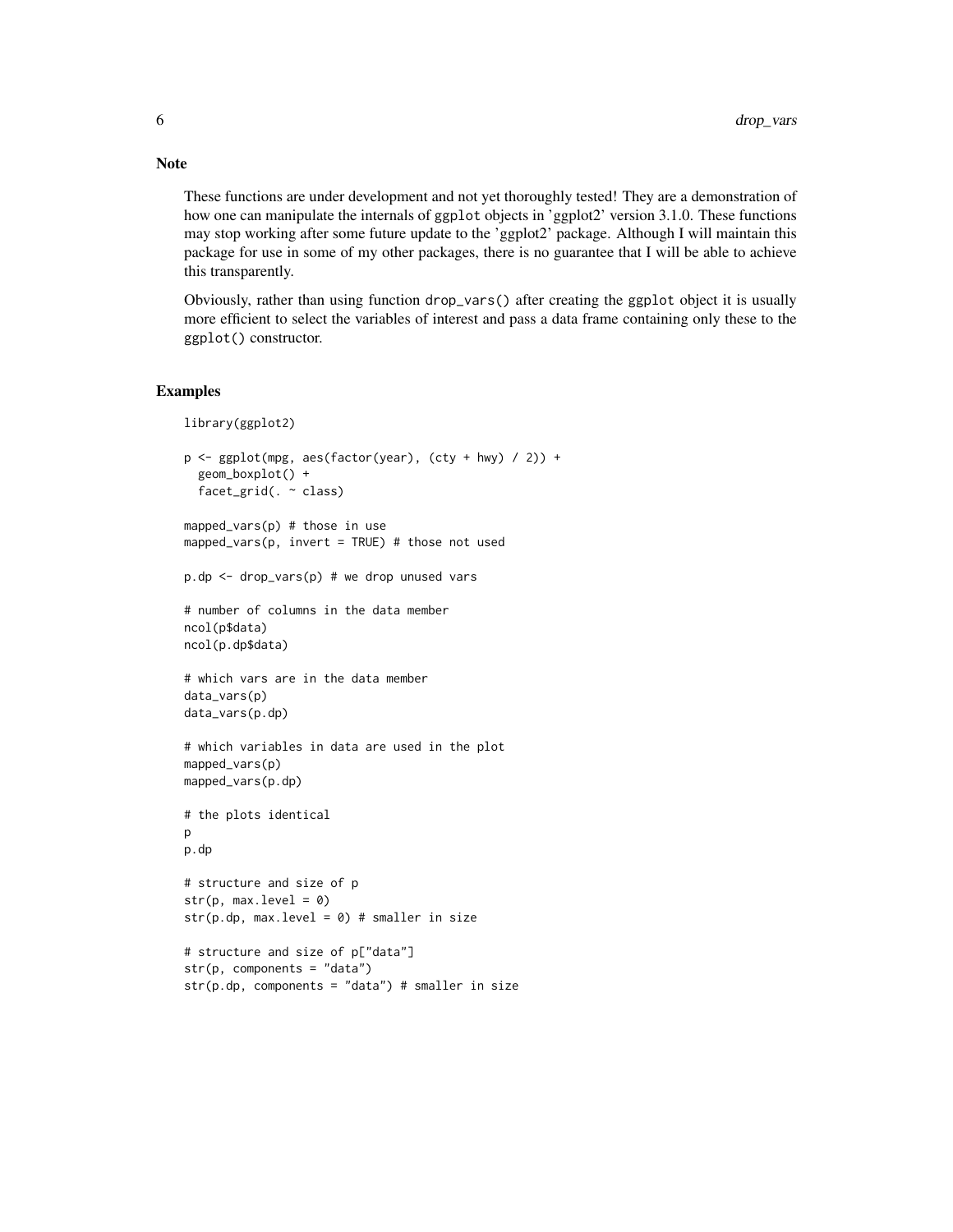<span id="page-6-0"></span>

### Description

The debug geom is used to print to the console a summary of the data being received by geoms as input data data frame.

# Usage

```
geom_debug(mapping = NULL, data = NULL, stat = "identity",
  summary.fun = tibble::as_tibble, summary.fun.args = list(),
 print.fun = print, print.fun.args = list(), position = "identity",
 na.rm = FALSE, show.legend = FALSE, inherit.aes = TRUE, ...)
```
# Arguments

| mapping          | Set of aesthetic mappings created by aes or aes_. If specified and inherit.aes = TRUE<br>(the default), is combined with the default mapping at the top level of the plot.<br>You only need to supply mapping if there isn't a mapping defined for the plot. |
|------------------|--------------------------------------------------------------------------------------------------------------------------------------------------------------------------------------------------------------------------------------------------------------|
| data             | A data frame. If specified, overrides the default data frame defined at the top<br>level of the plot.                                                                                                                                                        |
| stat             | The statistical transformation to use on the data for this layer, as a string.                                                                                                                                                                               |
| summary.fun      | A function used to print the data object received as input.                                                                                                                                                                                                  |
| summary.fun.args |                                                                                                                                                                                                                                                              |
|                  | A list of additional arguments to be passed to summary. fun.                                                                                                                                                                                                 |
| print.fun        | A function used to print the value returned by summary. fun.                                                                                                                                                                                                 |
|                  | print. fun. args A list of additional arguments to be passed to print. fun.                                                                                                                                                                                  |
| position         | Position adjustment, either as a string, or the result of a call to a position adjust-<br>ment function.                                                                                                                                                     |
| na.rm            | If FALSE (the default), removes missing values with a warning. If TRUE silently<br>removes missing values.                                                                                                                                                   |
| show. legend     | logical. Should this layer be included in the legends? NA, the default, includes if<br>any aesthetics are mapped. FALSE never includes, and TRUE always includes.                                                                                            |
| inherit.aes      | If FALSE, overrides the default aesthetics, rather than combining with them.<br>This is most useful for helper functions that define both data and aesthetics and<br>shouldn't inherit behaviour from the default plot specification, e.g. borders.          |
| $\cdots$         | other arguments passed on to layer. There are three types of arguments you<br>can use here:                                                                                                                                                                  |
|                  | • Aesthetics: to set an aesthetic to a fixed value, like color = "red" or<br>$size = 3$ .                                                                                                                                                                    |
|                  | • Other arguments to the layer, for example you override the default stat<br>associated with the layer.                                                                                                                                                      |
|                  |                                                                                                                                                                                                                                                              |

• Other arguments passed on to the stat.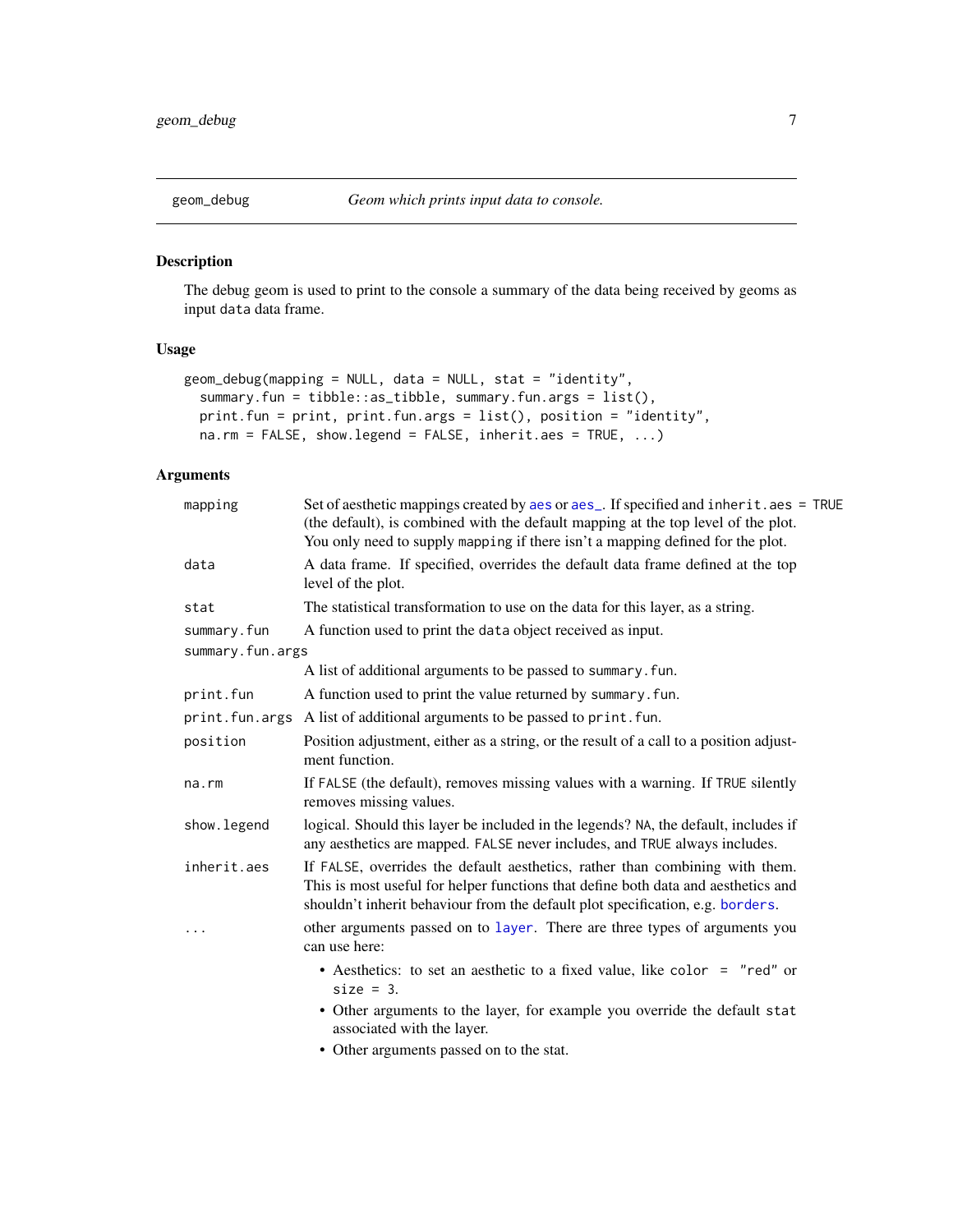### <span id="page-7-0"></span>Details

It can be useful when debugging the code of statistics or to learn how the stats and geoms work in  $'$ ggplot2' ( $>= 2.0.0$ ).

### Note

This \_geom\_ is very unusual in that it does not produce visible graphic output. It only returns a grid::grid\_null() grob (graphical object).

geom\_null *A null geom or 'non-op' geom.*

#### Description

The null geom can be used to silence graphic output from a stat, such as stat\_debug\_group() and stat\_debug\_panel() defined in this same package. No visible graphical output is returned. An invisible grid::grid\_null() grob is returned instead.

# Usage

```
geom_null(mapping = NULL, data = NULL, stat = "identity",
 position = "identity", na.rm = FALSE, show.legend = FALSE,
  inherit.aes = TRUE, ...
```
#### Arguments

| mapping      | Set of aesthetic mappings created by aes or aes_. If specified and inherit.aes = TRUE<br>(the default), is combined with the default mapping at the top level of the plot.<br>You only need to supply mapping if there isn't a mapping defined for the plot. |
|--------------|--------------------------------------------------------------------------------------------------------------------------------------------------------------------------------------------------------------------------------------------------------------|
| data         | A data frame. If specified, overrides the default data frame defined at the top<br>level of the plot.                                                                                                                                                        |
| stat         | The statistical transformation to use on the data for this layer, as a string.                                                                                                                                                                               |
| position     | Position adjustment, either as a string, or the result of a call to a position adjust-<br>ment function.                                                                                                                                                     |
| na.rm        | If FALSE (the default), removes missing values with a warning. If TRUE silently<br>removes missing values.                                                                                                                                                   |
| show. legend | logical. Should this layer be included in the legends? NA, the default, includes if<br>any aesthetics are mapped. FALSE never includes, and TRUE always includes.                                                                                            |
| inherit.aes  | If FALSE, overrides the default aesthetics, rather than combining with them.<br>This is most useful for helper functions that define both data and aesthetics and<br>shouldn't inherit behaviour from the default plot specification, e.g. borders.          |
|              | other arguments passed on to layer. There are three types of arguments you<br>can use here:                                                                                                                                                                  |
|              | • Aesthetics: to set an aesthetic to a fixed value, like color = "red" or<br>$size = 3$ .                                                                                                                                                                    |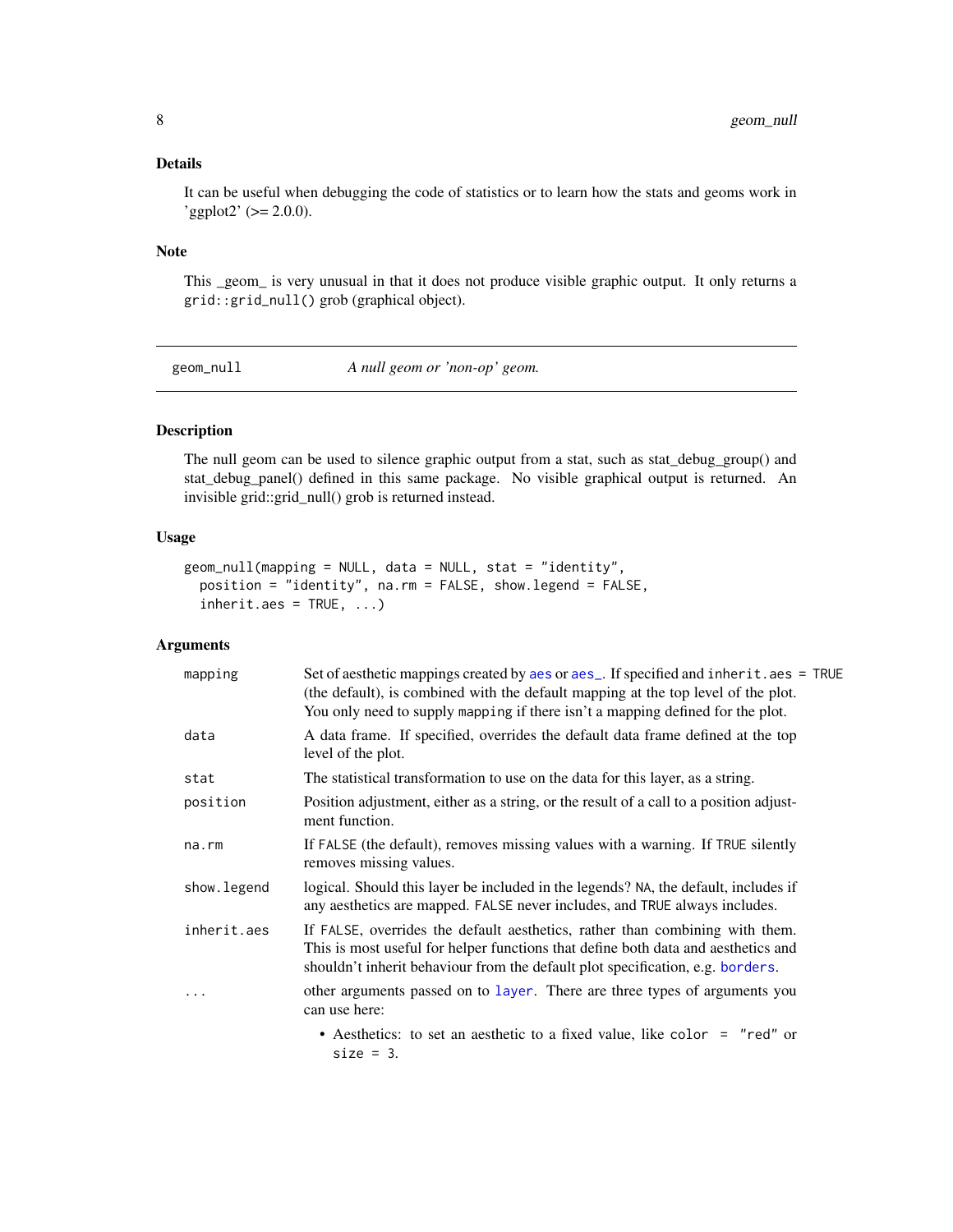- Other arguments to the layer, for example you override the default stat associated with the layer.
- Other arguments passed on to the stat.

# <span id="page-8-0"></span>Note

This \_geom\_ is very unusual in that it does not produce visible graphic output. It only returns a grid::grid\_null() grob (graphical object).

Although this geom accepts for consistency all the same parameters as normal geoms, these have no effect on the output, except for show.legend.

<span id="page-8-1"></span>stat\_debug\_group *Print to console data received by the compute group function.*

# Description

stat\_debug reports all distinct values in group and PANEL, and nrow, ncol and the names of the columns or variables, and the class of x and y for each group in a ggplot as passed to the compute\_group function in the ggproto object.

#### Usage

```
stat_debug_group(mapping = NULL, data = NULL, geom = "null",
  summary.fun = tibble::as_tibble, summary.fun.args = list(),
 position = "identity", na.rm = FALSE, show.legend = FALSE,
  inherit.aes = TRUE, ...
```
# Arguments

| mapping          | The aesthetic mapping, usually constructed with a es or a es_. Only needs to be<br>set at the layer level if you are overriding the plot defaults.                                                                                                  |
|------------------|-----------------------------------------------------------------------------------------------------------------------------------------------------------------------------------------------------------------------------------------------------|
| data             | A layer specific dataset - only needed if you want to override the plot defaults.                                                                                                                                                                   |
| geom             | The geometric object to use display the data                                                                                                                                                                                                        |
| summary.fun      | A function used to print the data object received as input.                                                                                                                                                                                         |
| summary.fun.args |                                                                                                                                                                                                                                                     |
|                  | A list.                                                                                                                                                                                                                                             |
| position         | The position adjustment to use for overlapping points on this layer                                                                                                                                                                                 |
| na.rm            | a logical value indicating whether NA values should be stripped before the com-<br>putation proceeds.                                                                                                                                               |
| show.legend      | logical. Should this layer be included in the legends? NA, the default, includes if<br>any aesthetics are mapped. FALSE never includes, and TRUE always includes.                                                                                   |
| inherit.aes      | If FALSE, overrides the default aesthetics, rather than combining with them.<br>This is most useful for helper functions that define both data and aesthetics and<br>shouldn't inherit behaviour from the default plot specification, e.g. borders. |
| .                | other arguments passed on to layer. This can include aesthetics whose values<br>you want to set, not map. See layer for more details.                                                                                                               |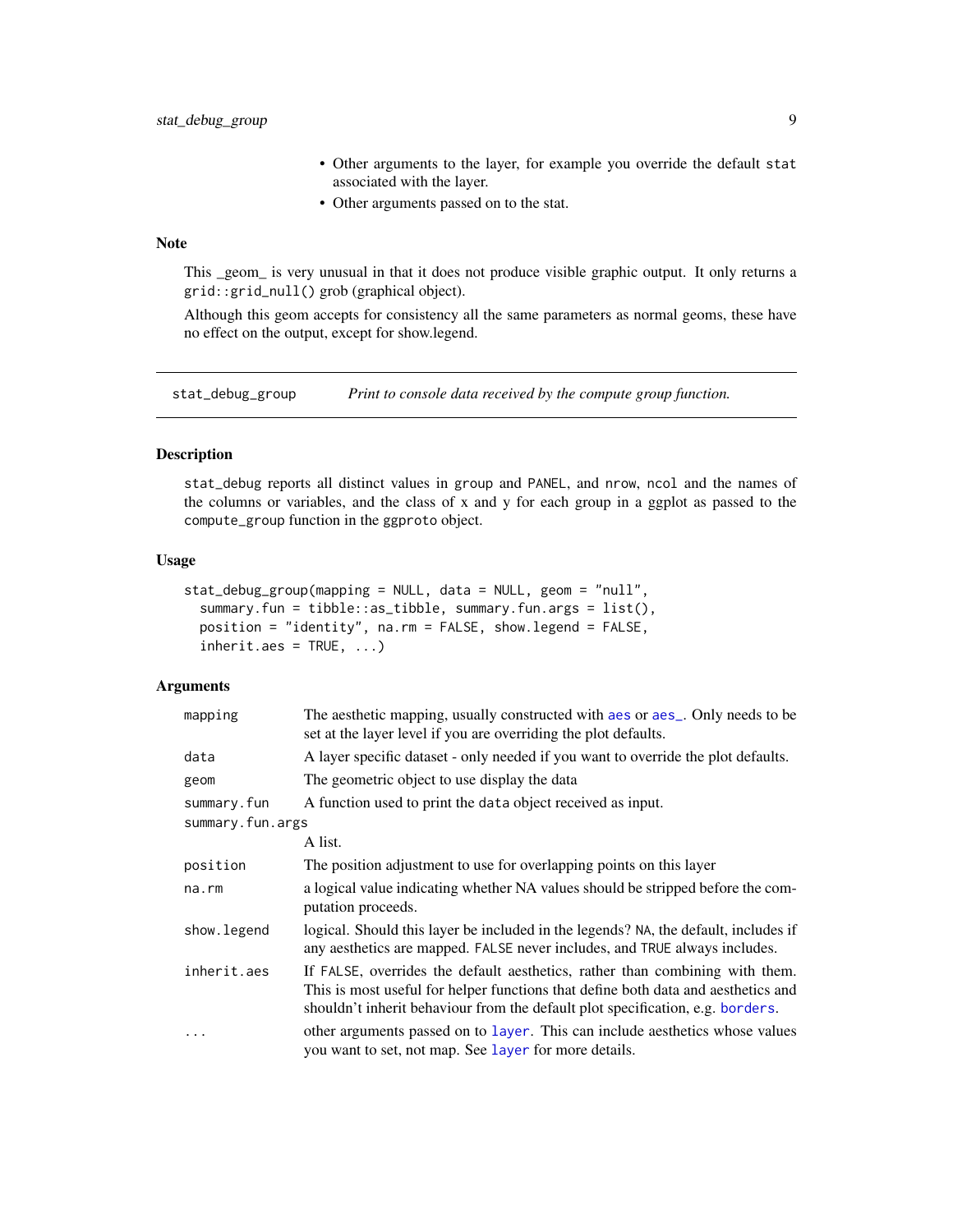#### Computed variables

x x at centre of range y y at centre of range nrow nrow() of data object ncol ncol() of data object colnames colnames() of data object colclasses class() of x and y columns in data object group all distinct values in group as passed in data object PANEL all distinct values in PANEL as passed in data object

# See Also

Other diagnosis functions: [stat\\_debug\\_panel](#page-9-1)

#### Examples

```
library(ggplot2)
my. df \leq -\text{data}. frame(x = rep(1:10, 2),y = rep(c(1,2), c(10,10)),group = rep(c("A", "B"), c(10,10)))ggplot(my.df, aes(x,y)) + geom_point() + stat_debug_group()
ggplot(my.df, aes(x,y, colour = group)) + geom-point() + stat_debug_group()ggplot(my.df, aes(x,y)) + geom\_point() + facet_wrap('group) + stat_debug\_group()
```
<span id="page-9-1"></span>stat\_debug\_panel *Print to console data received by the compute panel function.*

#### Description

stat\_debug reports all distinct values in group and PANEL, and nrow, ncol and the names of the columns or variables, and the class of x and y for each panel in a ggplot as passed to the compute\_panel function in the ggproto object.

#### Usage

```
stat_debug_panel(mapping = NULL, data = NULL, geom = "null",
  summary.fun = tibble::as_tibble, summary.fun.args = list(),
 position = "identity", na.rm = FALSE, show.legend = FALSE,
  inherit.aes = TRUE, ...
```
<span id="page-9-0"></span>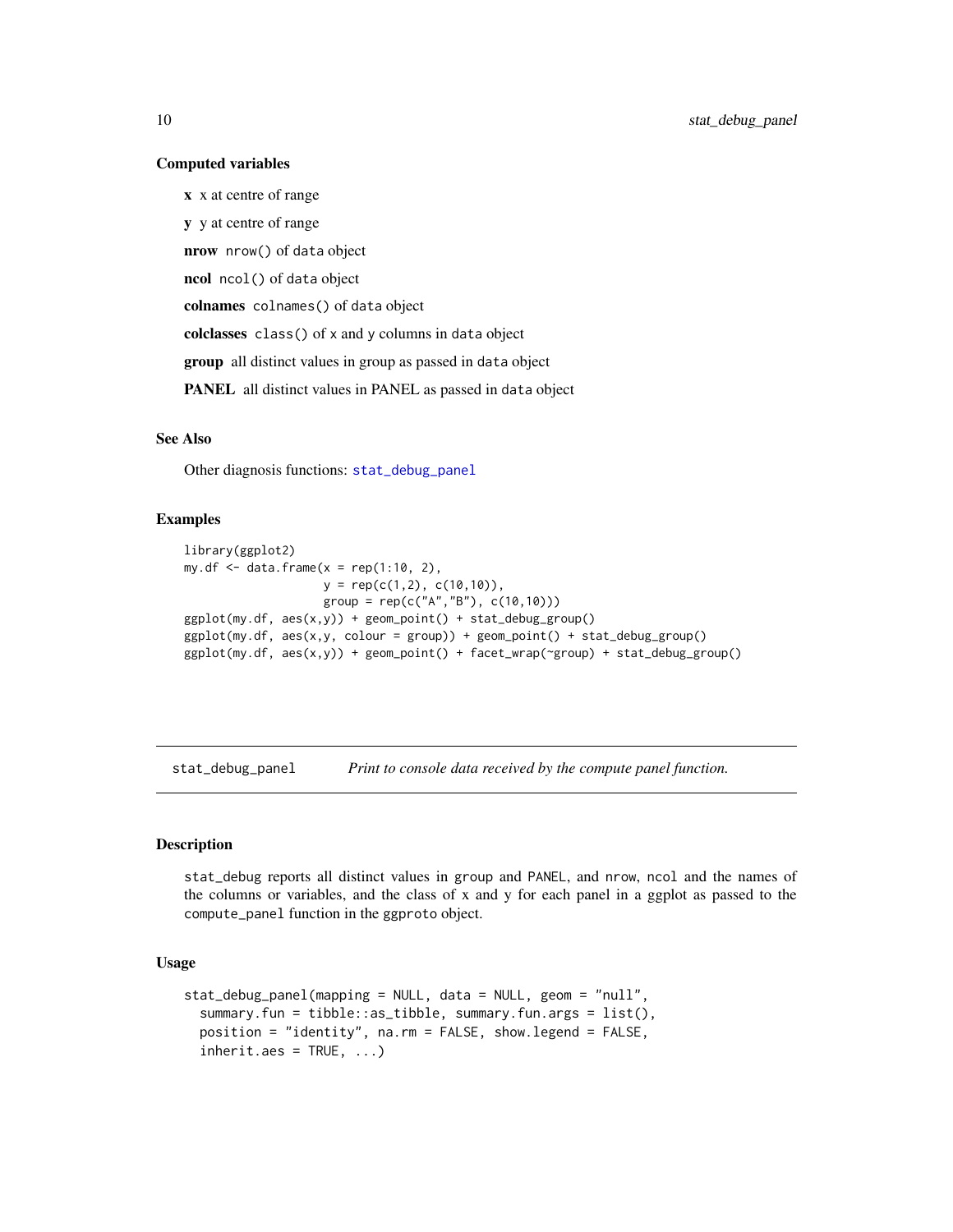# <span id="page-10-0"></span>Arguments

| mapping          | The aesthetic mapping, usually constructed with a es or a es_. Only needs to be<br>set at the layer level if you are overriding the plot defaults.                                                                                                  |
|------------------|-----------------------------------------------------------------------------------------------------------------------------------------------------------------------------------------------------------------------------------------------------|
| data             | A layer specific dataset - only needed if you want to override the plot defaults.                                                                                                                                                                   |
| geom             | The geometric object to use display the data                                                                                                                                                                                                        |
| summary.fun      | A function used to print the data object received as input.                                                                                                                                                                                         |
| summary.fun.args |                                                                                                                                                                                                                                                     |
|                  | A list.                                                                                                                                                                                                                                             |
| position         | The position adjustment to use for overlapping points on this layer                                                                                                                                                                                 |
| na.rm            | a logical value indicating whether NA values should be stripped before the com-<br>putation proceeds.                                                                                                                                               |
| show.legend      | logical. Should this layer be included in the legends? NA, the default, includes if<br>any aesthetics are mapped. FALSE never includes, and TRUE always includes.                                                                                   |
| inherit.aes      | If FALSE, overrides the default aesthetics, rather than combining with them.<br>This is most useful for helper functions that define both data and aesthetics and<br>shouldn't inherit behaviour from the default plot specification, e.g. borders. |
|                  | other arguments passed on to layer. This can include aesthetics whose values<br>you want to set, not map. See layer for more details.                                                                                                               |

#### Computed variables

x x at centre of range y y at centre of range nrow nrow() of data object ncol ncol() of data object colnames colnames() of data object colclasses class() of x and y columns in data object group all distinct values in group as passed in data object PANEL all distinct values in PANEL as passed in data object

# See Also

Other diagnosis functions: [stat\\_debug\\_group](#page-8-1)

## Examples

```
library(ggplot2)
my.df \leq data.frame(x = rep(1:10, 2),
                    y = rep(c(1,2), c(10,10)),group = rep(c("A", "B"), c(10,10)))ggplot(my.df, aes(x,y)) + geom\_point() + stat\_debug\_panel()ggplot(my.df, aes(x,y, colour = group)) + geom-point() + stat_debug\_panel()ggplot(my.df, aes(x,y)) + geom_point() + facet_wrap(~group) + stat_debug_panel()
```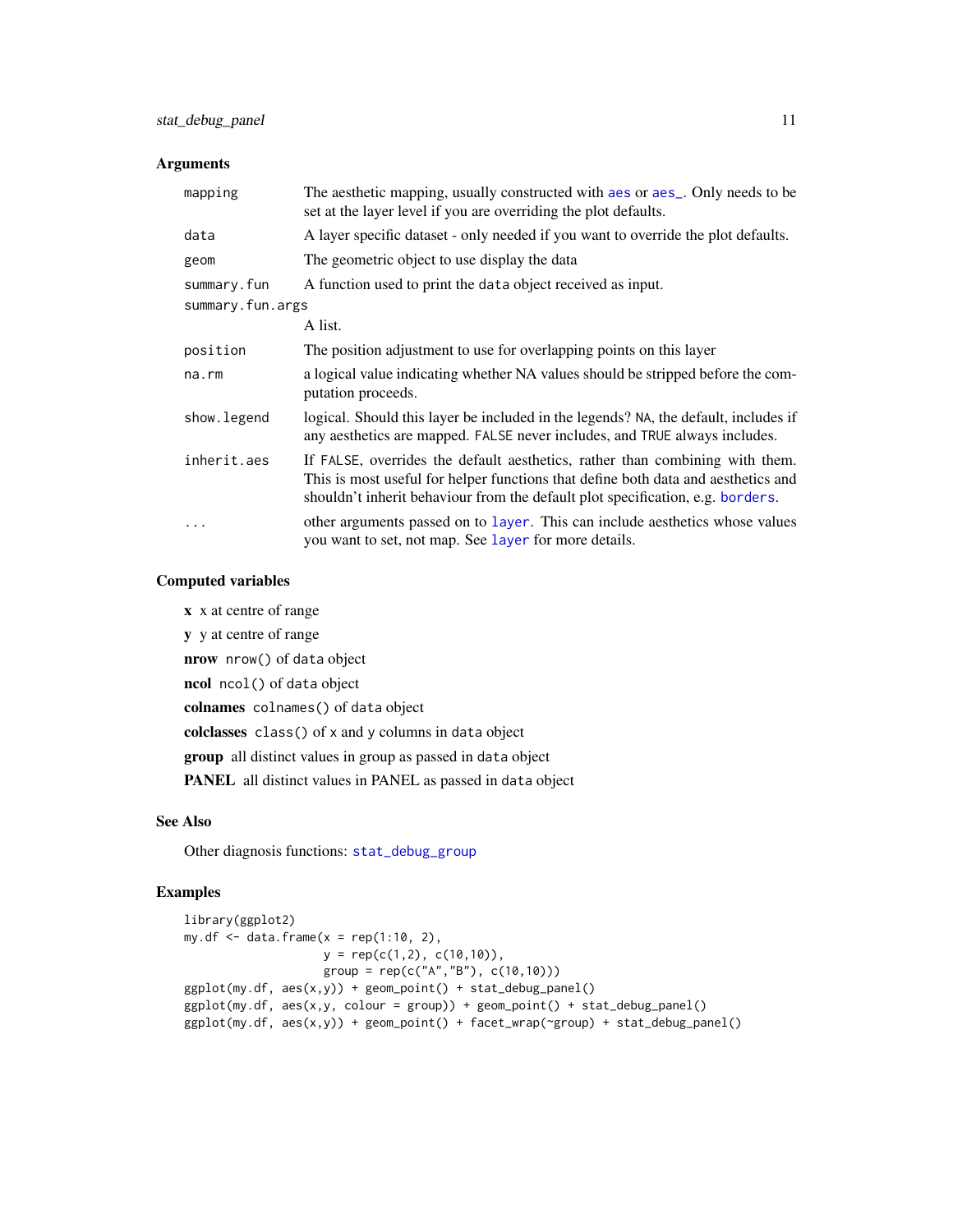#### <span id="page-11-0"></span>Description

A str() method tailored to objects of class "ggplot". It adds to the output the size of the object, and the ability to subset individual components.

#### Usage

```
## S3 method for class 'ggplot'
str(object, ..., max.level = 1, components = TRUE,vec.len = 2, list.len = 99, give.attr = FALSE, comp.str = "$ ",
 nest.lev = 0, indent str = paste(rep.int(" " , max(0, nest.lev + 1)),collapse = ".."), size = TRUE)
```
#### Arguments

| object     | ggplot Plot object with embedded data.                                                         |
|------------|------------------------------------------------------------------------------------------------|
| $\ddots$   | accept additional parameter arguments                                                          |
| max.level  | integer Maximum depth of recursion (of lists within lists ) to be printed.                     |
| components | Vector of components to print, as indexes into object.                                         |
| vec.len    | integer Approximate maximum length allowed when showing the first few val-<br>ues of a vector. |
| list.len   | integer Maximum number of components to show of any list that will be de-<br>scribed.          |
| give.attr  | logical Flag, determining whether a description of attributes will be shown.                   |
| comp.str   | character String to be used for separating list components.                                    |
| nest.lev   | numeric current nesting level in the recursive calls to $str()$ .                              |
| indent.str | character String used for each level of indentation.                                           |
| size       | logical Flag, should the size of the object in bytes be printed?                               |
|            |                                                                                                |

# Value

A NULL is returned invisibly. While a description of the structure of p or its components will be printed in outline form as a "side-effect", with indentation for each level of recursion, showing the internal storage mode, class(es) if any, attributes, and first few elements of each data vector. By default each level of list recursion is indicated and attributes enclosed in angle brackets.

#### See Also

A summary() method for class ggplot is defined by package 'ggplot2'. Method summary() provides a more compact description of "ggplot" objects than method str(). Here we provide a wrapper on R's str() with different default arguments. A summary does not directly describe how the different components of an R object are stored, while the structure does.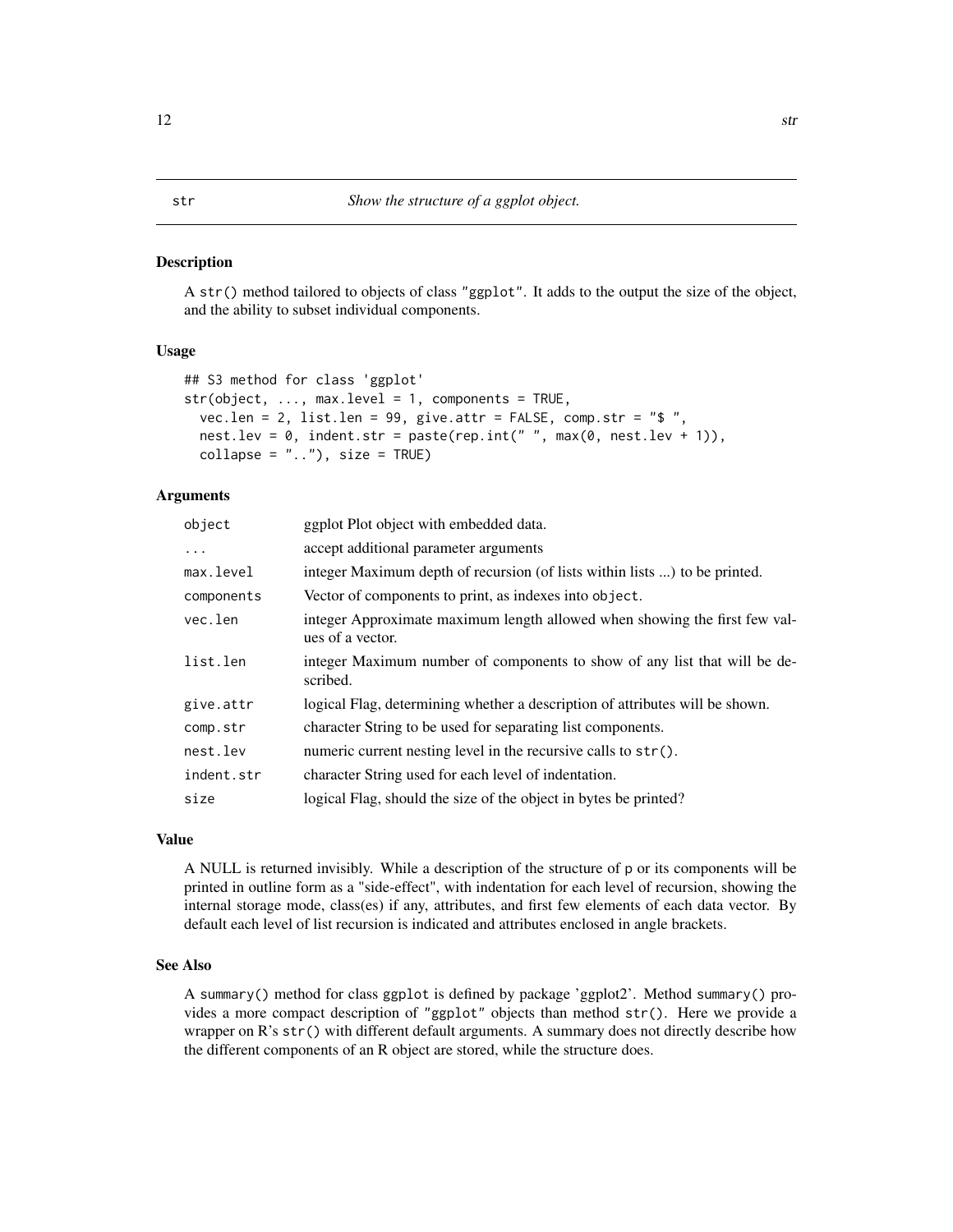# Examples

```
library(ggplot2)
p \leftarrow \text{ggplot}(\text{mpg}, \text{aes}(\text{factor}(year), (cty + hwy) / 2)) +geom_boxplot() +
  geom_point(color = "red") +
  facet_grid(. ~ class) +
  ggtitle("Example plot")
p
# str(p) vs. summary(p)
str(p, max.level = 1, size = FALSE)
summary(p)
# structure of p at 2 levels of nesting
str(p, max. level = 2)# top level structure and size of p
str(p, max.level = 0)
# structure and size of p["data"]
str(p, components = "data")
```